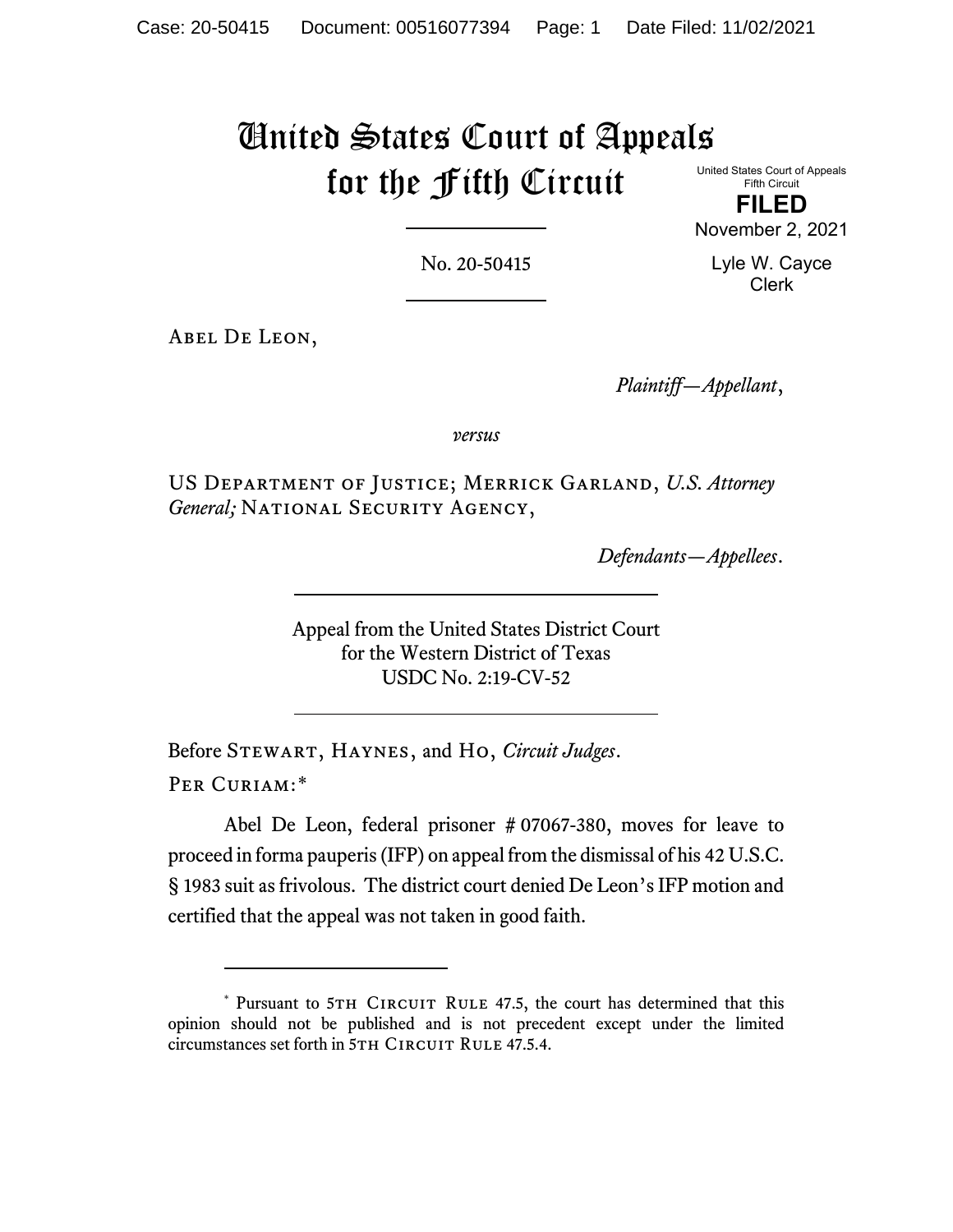## No. 20-50415

By moving to proceed IFP, De Leon challenges the district court's certification that his appeal is not taken in good faith. *See Baugh v. Taylor*, 117 F.3d 197, 202 (5th Cir. 1997). Our inquiry "is limited to whether the appeal involves legal points arguable on their merits (and therefore not frivolous)." *Howard v. King*, 707 F.2d 215, 220 (5th Cir. 1983) (internal quotation marks and citations omitted).

The dismissal of a claim as frivolous under 28 U.S.C. § 1915(e)(2)(B)(i) is reviewed for an abuse of discretion. *Black v. Warren*, 134 F.3d 732, 733-34 (5th Cir. 1998). A complaint is frivolous if it lacks an arguable basis either in law or in fact. *Id.* at 734.

The motion and incorporated brief De Leon filed in this court do not address the district court's reason for determining that the appeal was frivolous, namely, that De Leon did not identify any legal basis that would permit the district court to grant the relief that he requested in his complaint. *See Brinkmann v. Dallas Cty. Deputy Sheriff Abner*, 813 F.2d 744, 748 (5th Cir. 1987). Further, his allegations that the Government is purposefully withholding technology that would eliminate child pornography so it may prosecute offenders are without basis in fact. *See Nietzke v. Williams*, 490 U.S. 319, 327-28 (1989).

De Leon has failed to show that his appeal involves a nonfrivolous issue. *Howard*, 707 F.2d at 220 (internal quotation marks and citations omitted). Consequently, his motion to proceed IFP on appeal is denied, and the appeal is dismissed as frivolous. *See Baugh*, 117 F.3d at 202 & n.24; 5TH Cir. R. 42.2.

This court's dismissal of the appeal as frivolous and the district court's dismissal of the complaint as frivolous count as strikes for purposes of § 1915(g). *See* § 1915(g); *Coleman v. Tollefson*, 575 U.S. 532, 537 (2015). De Leon is warned that if he accumulates three strikes, he will not be able to